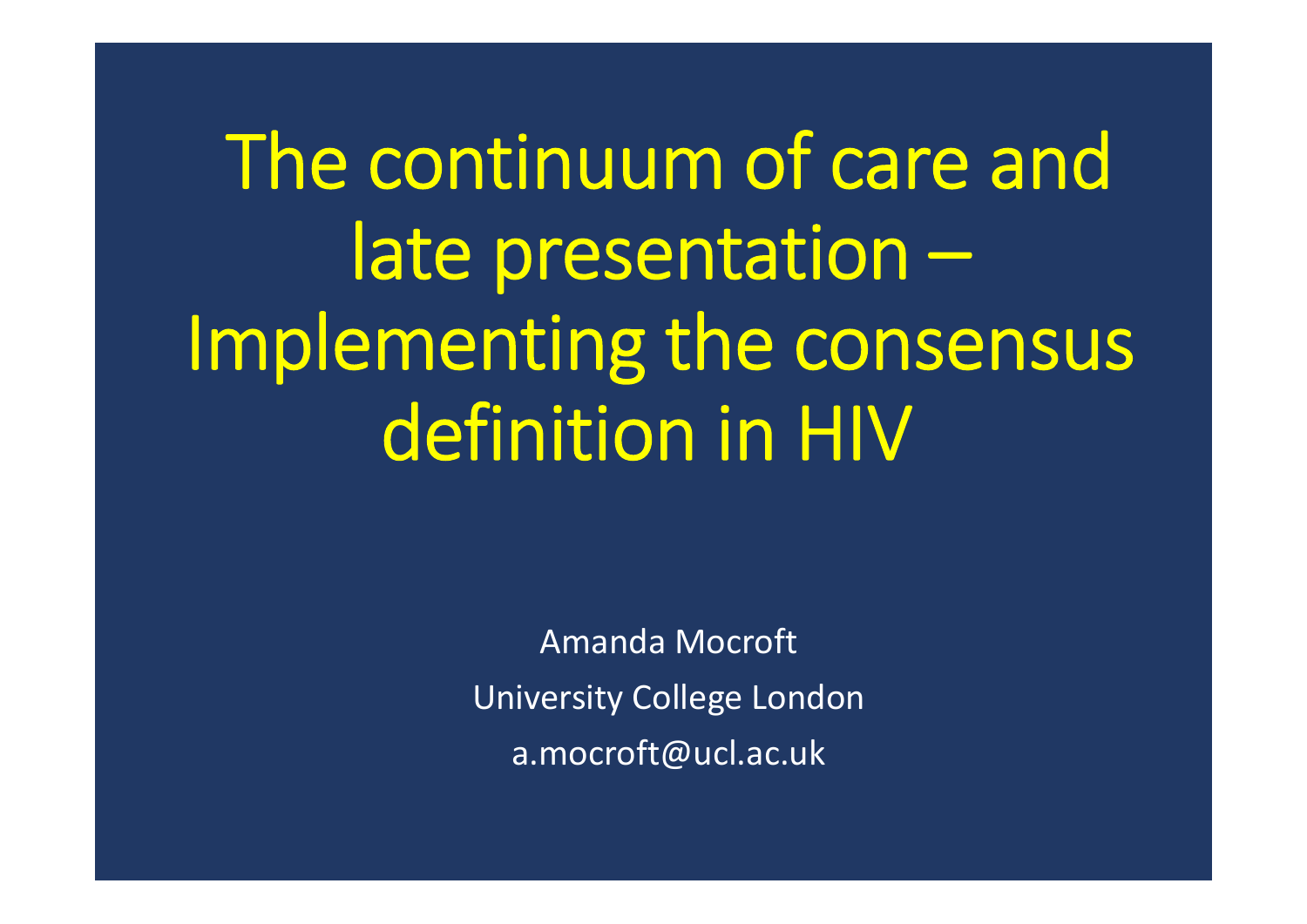# **Late presentation for HIV Where are we at?**

- •• Late presentation for HIV: CD4 <350/mm<sup>3</sup> / AIDS diagnosis<sup>1</sup>
- • LP is a significant problem across Europe leading to
	- o poorer survival
	- o increased healthcare costs
	- o increased risks of onward HIV transmission
- •Many European countries have published on LP using cohort studies
- •Lack of common definitions used
- • Scarce data from Eastern Europe, where surveillance of HIV infection may be more complex but HIV burden larger
- • ECDC publishes an annual summary of HIV, including CoC and LP across Europe
	- o may be more complete than data from an individual cohort
	- o lacks information on outcomes after HIV diagnosis
	- o issues with incomplete reporting, differences in data collection, gaps in information from some countries

1Antinori et al, 2011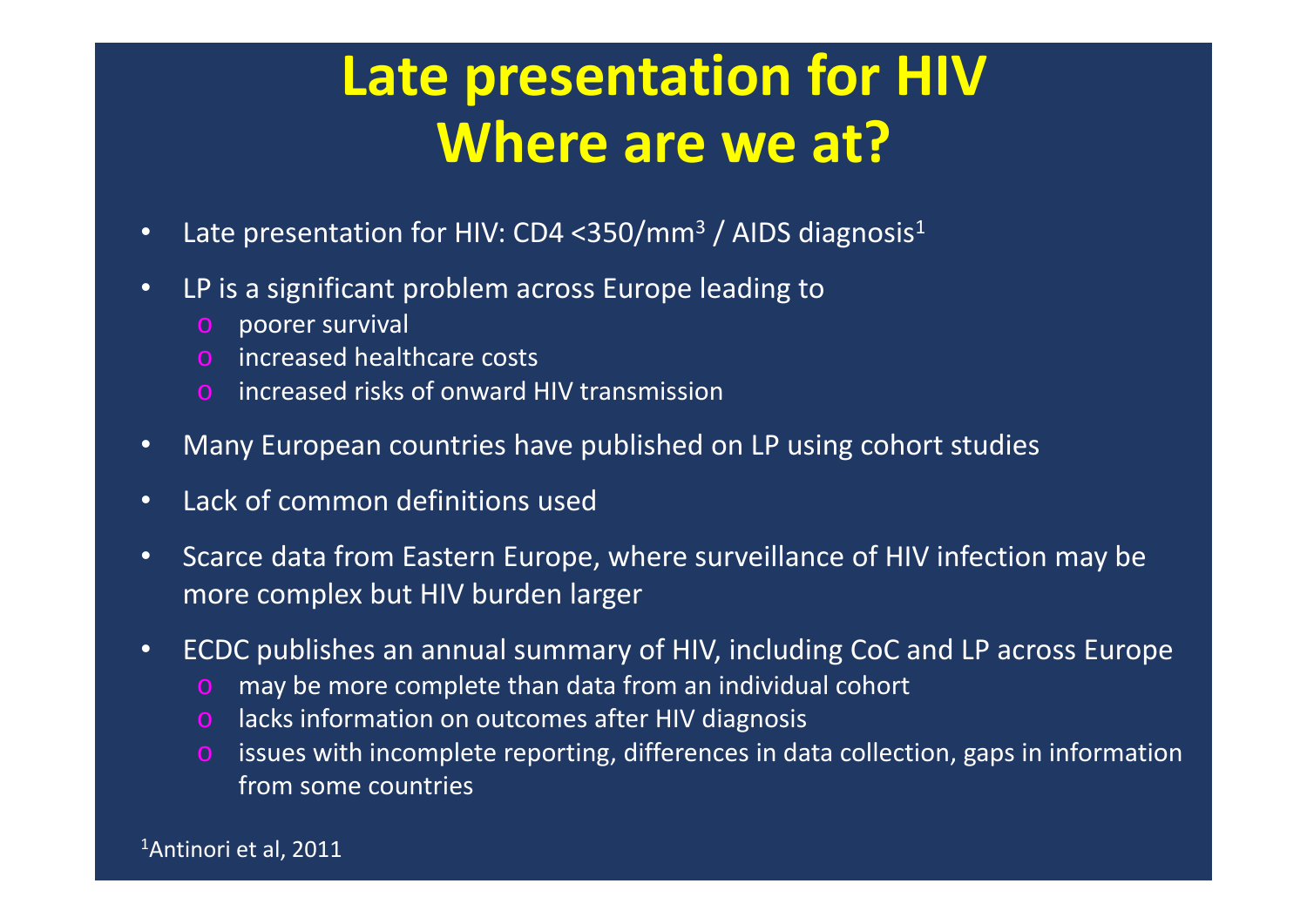# **Progress and challenges**

- • ECDC reports recognition of strong political leadership on HIV in EU/EEA countries $^{\rm 1}$
- • **BUT**
	- $\circ$  low rates of testing and high rates of late diagnosis undermine the effectiveness of the HIV response
	- o a significant proportion of people who are most at risk of infection have never been tested for HIV
	- o almost half of the reported HIV cases are diagnosed late and are in need of treatment when they are diagnosed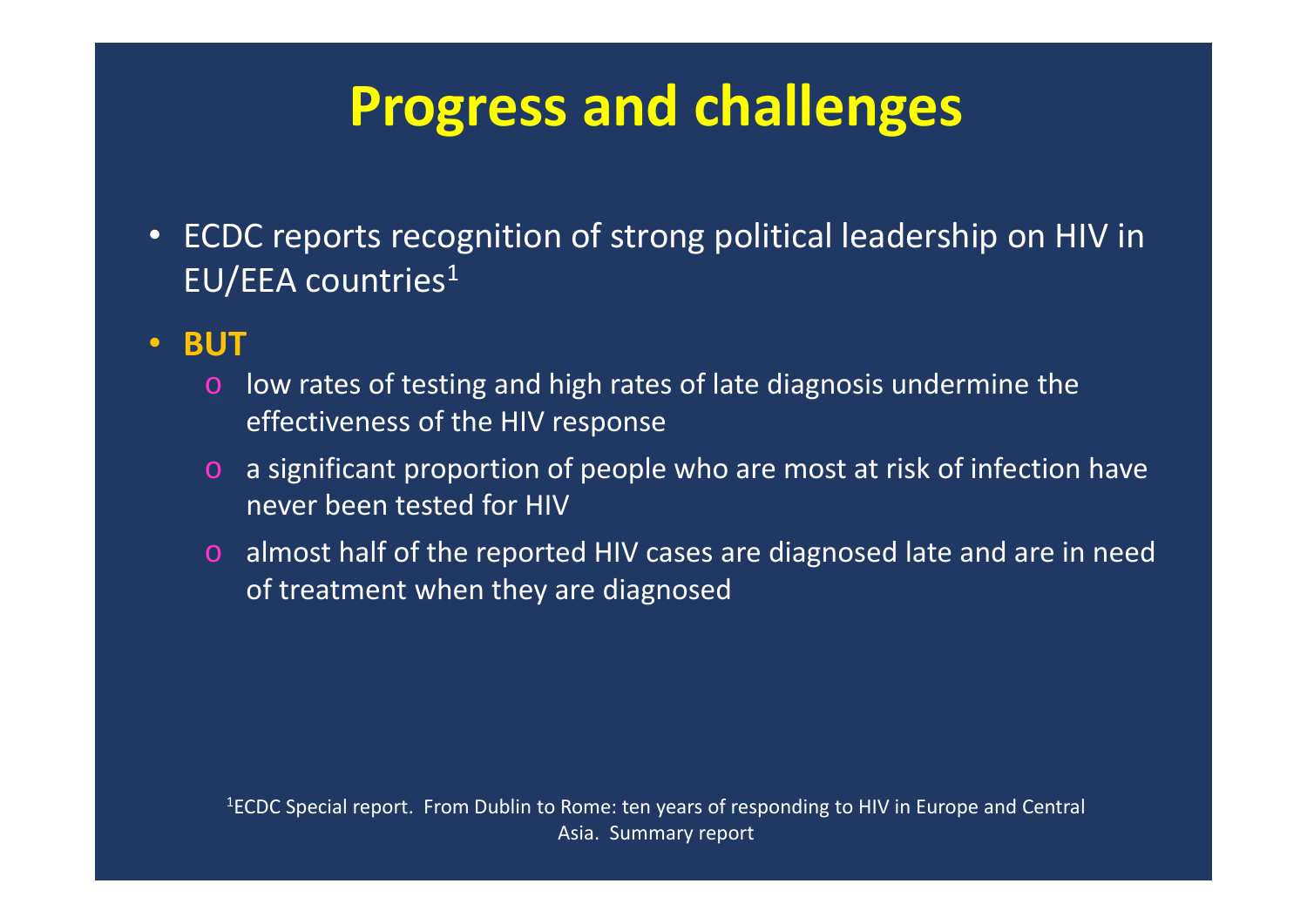# **Response to challenges in HIV testing**

In response to continuous challenges in HIV testing across Europe, ECDC commissioned report<sup>1</sup> giving guidance on increasing uptake and effectiveness of HIV testing in the European Union



Figure B: Cumulative number of new HIV diagnoses in the EU/EEA and other countries of the WHO European Region\*. 1984-2015

Table A: Characteristics of new HIV diagnoses reported in the WHO European Region, the EU/EEA, and West, Centre and East of the WHO European Region, 2015

|                                          | <b>WHO European Region</b> | West    | <b>Centre</b> | <b>East</b>    | <b>EU/EEA</b> |
|------------------------------------------|----------------------------|---------|---------------|----------------|---------------|
| Reporting countries/Number of countries* | 49/53 (50/53)              | 23/23   | 14/15         | 12/15 (13/15)  | 31/31         |
| Number of new HIV diagnoses              | 55230 (153407)             | 27 0 22 | 5297          | 22911 (121088) | 29747         |
| Rate per 100000 population**             | 7.6(17.6)                  | 6.3     | 2.8           | 20.6(47.5)     | 6.3           |
| Percentage age 15-24 years               | 9.8%                       | 10.3%   | 14.6%         | 8.2%           | 10.8%         |
| Male-to-female ratio                     | 2.3                        | 3.2     | 5.3           | 1.5            | 3.3           |
| <b>Transmission mode</b>                 |                            |         |               |                |               |
| Sex between men                          | 25.6%                      | 43.4%   | 29.9%         | 3.6%           | 42.2%         |
| Heterosexual                             | 45.8%                      | 33.0%   | 27.5%         | 65.2%          | 32.0%         |
| Injecting drug use                       | 13.0%                      | 3.3%    | 4.4%          | 26.4%          | 4.2%          |
| Mother to child transmission             | 0.9%                       | 0.8%    | $1.0\%$       | 1.1%           | 0.8%          |
| Unknown                                  | 14.5%                      | 19.3%   | 36.9%         | 3.6%           | 20.2%         |

<sup>1</sup>European Centre for Disease Prevention and Control. HIV testing: increasing uptake and effectiveness in the European Union. ECDC Stockholm 2010. 2. Inserts taken from European Centre for Disease Control. HIV AIDS surveillance 2015.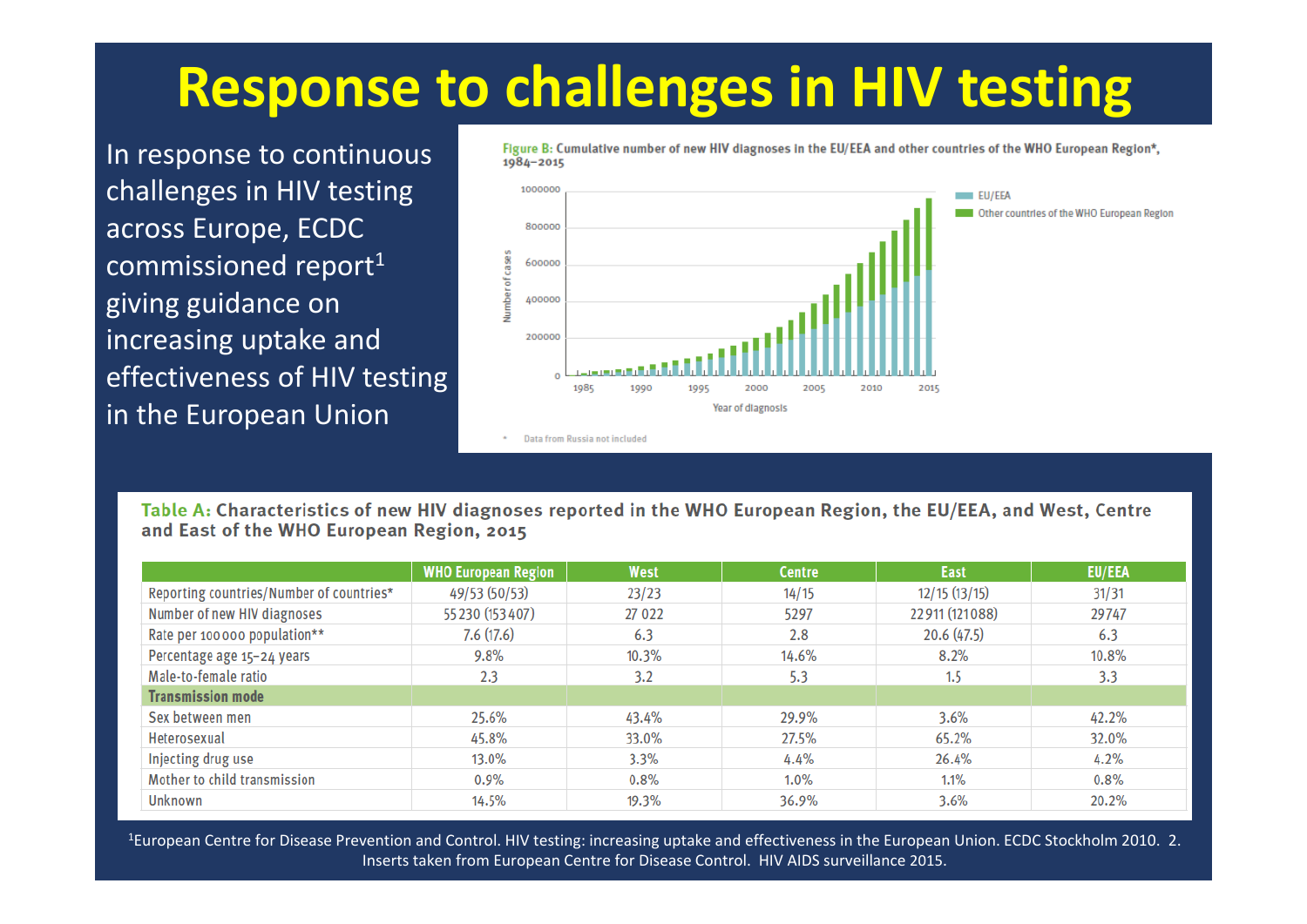# **CD4 cell count at HIV diagnosis**

Figure 1.11: Median CD4 cell count per mm<sup>3</sup> at HIV diagnosis, by transmission mode, EU/EEA, 2006-2015



Excludes countries with >60% incomplete data on CD4 cell count during any year over the period (Belgium, Bulgaria, Croatia, Estonia, Finland, France, Germany, Greece, Hungary, Ireland, Latvia, Lithuania, Malta, Norway, Poland, Portugal, Slovakia, Sweden)

Figure from European Centre for Disease Control. HIV AIDS surveillance 2015.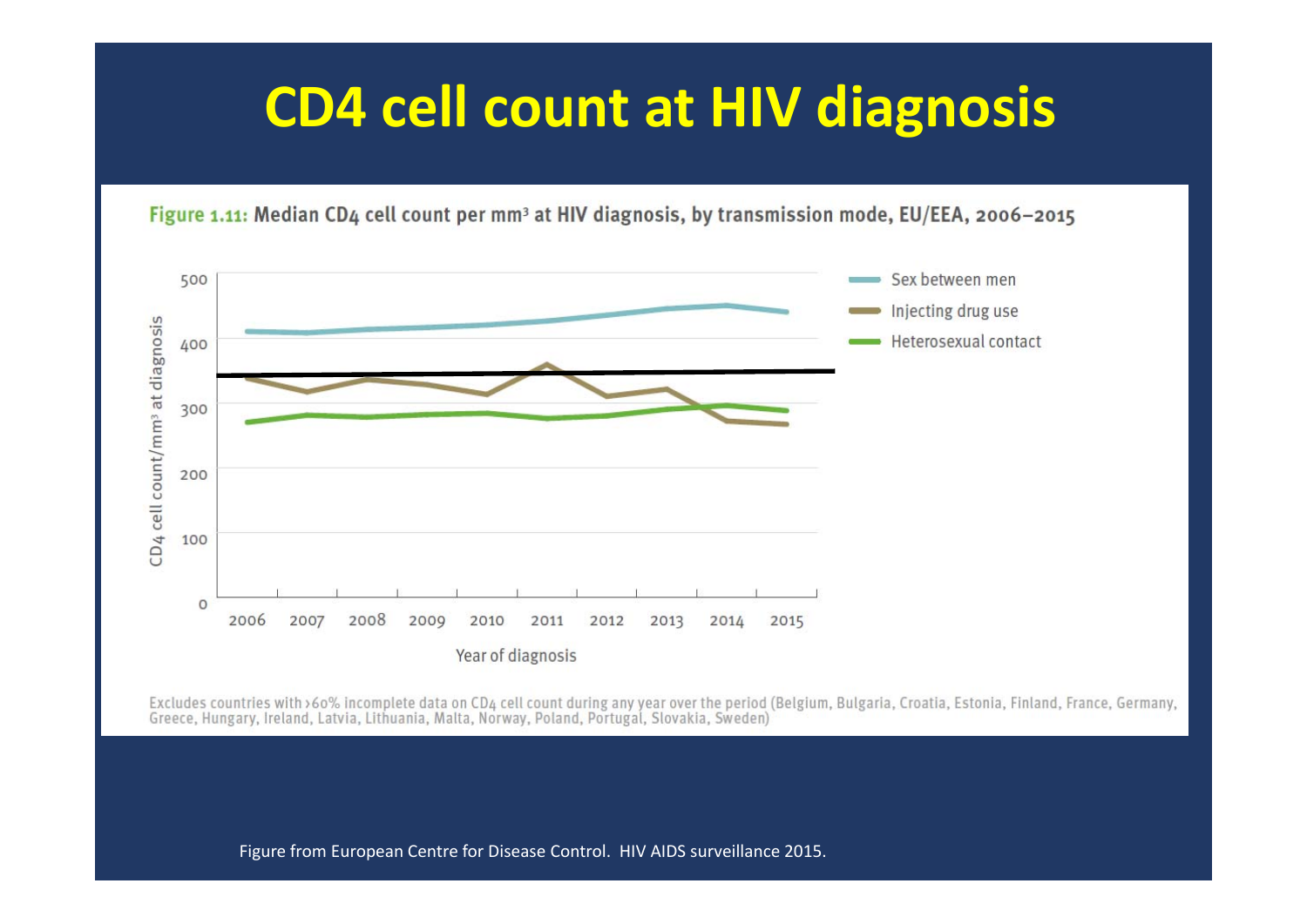# **CD4 cell count at HIV diagnosis**

Figure 1.11: Median CD4 cell count per mm<sup>3</sup> at HIV diagnosis, by transmission mode, EU/EEA, 2006-2015



Excludes countries with >60% incomplete data on CD4 cell count during any year over the period (Belgium, Bulgaria, Croatia, Estonia, Finland, France, Germany, Greece, Hungary, Ireland, Latvia, Lithuania, Malta, Norway, Poland, Portugal, Slovakia, Sweden)

Figure from European Centre for Disease Control. HIV AIDS surveillance 2015.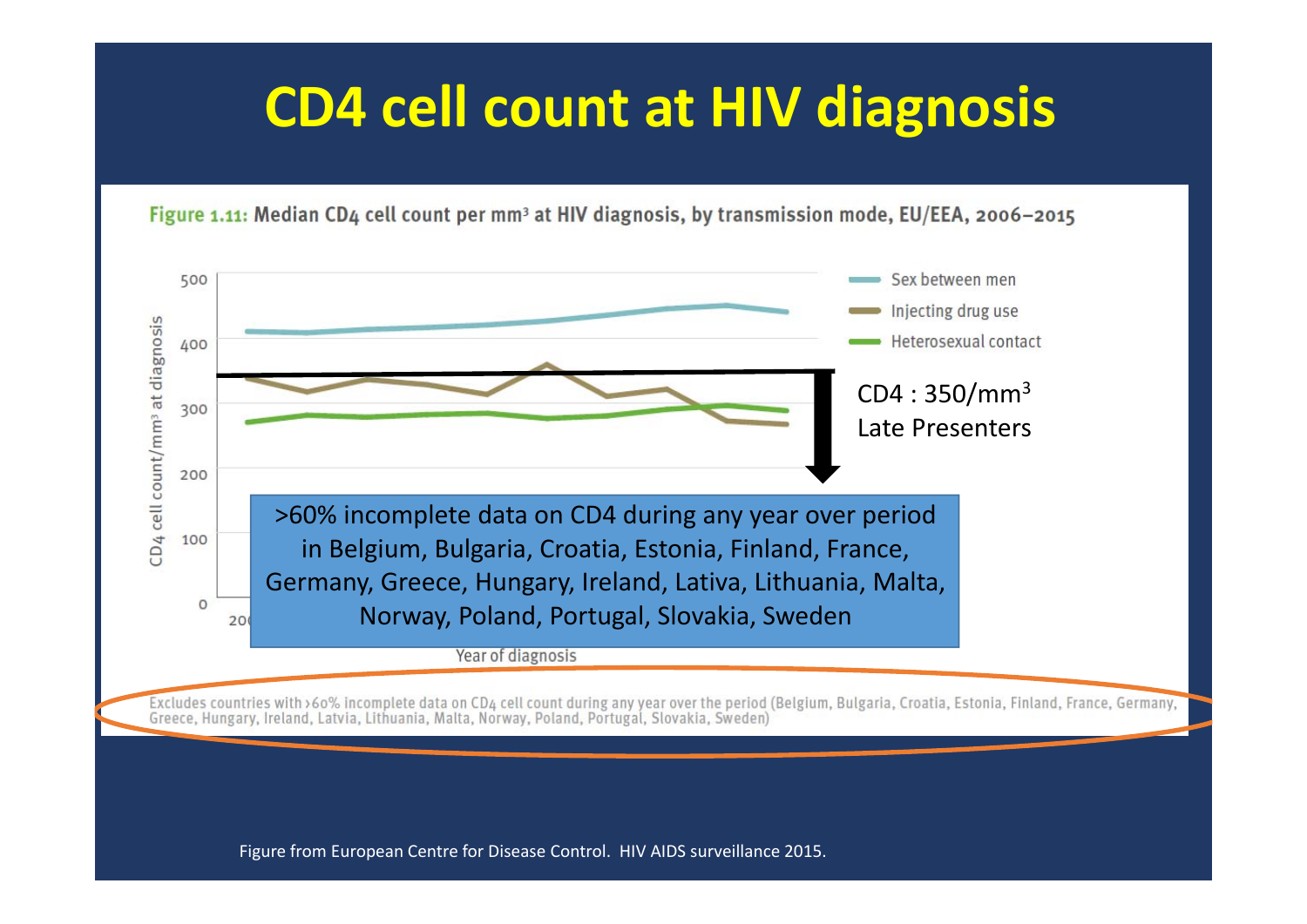# **COHERE : 2000‐2010/11**



LP decreased from 57.3% in 2000 to 51.7% in 2010/2011 (adjusted OR 0.96; 95% CI 0.95–0.97)

#### *LP decreasing in LP increasing in*

MSM in Central and Northern Europe Male and female heterosexuals in Central and Northern Europe

Male IDUs from Southern Europe Male and Female IDUs from Eastern Europe Female heterosexuals Southern Europe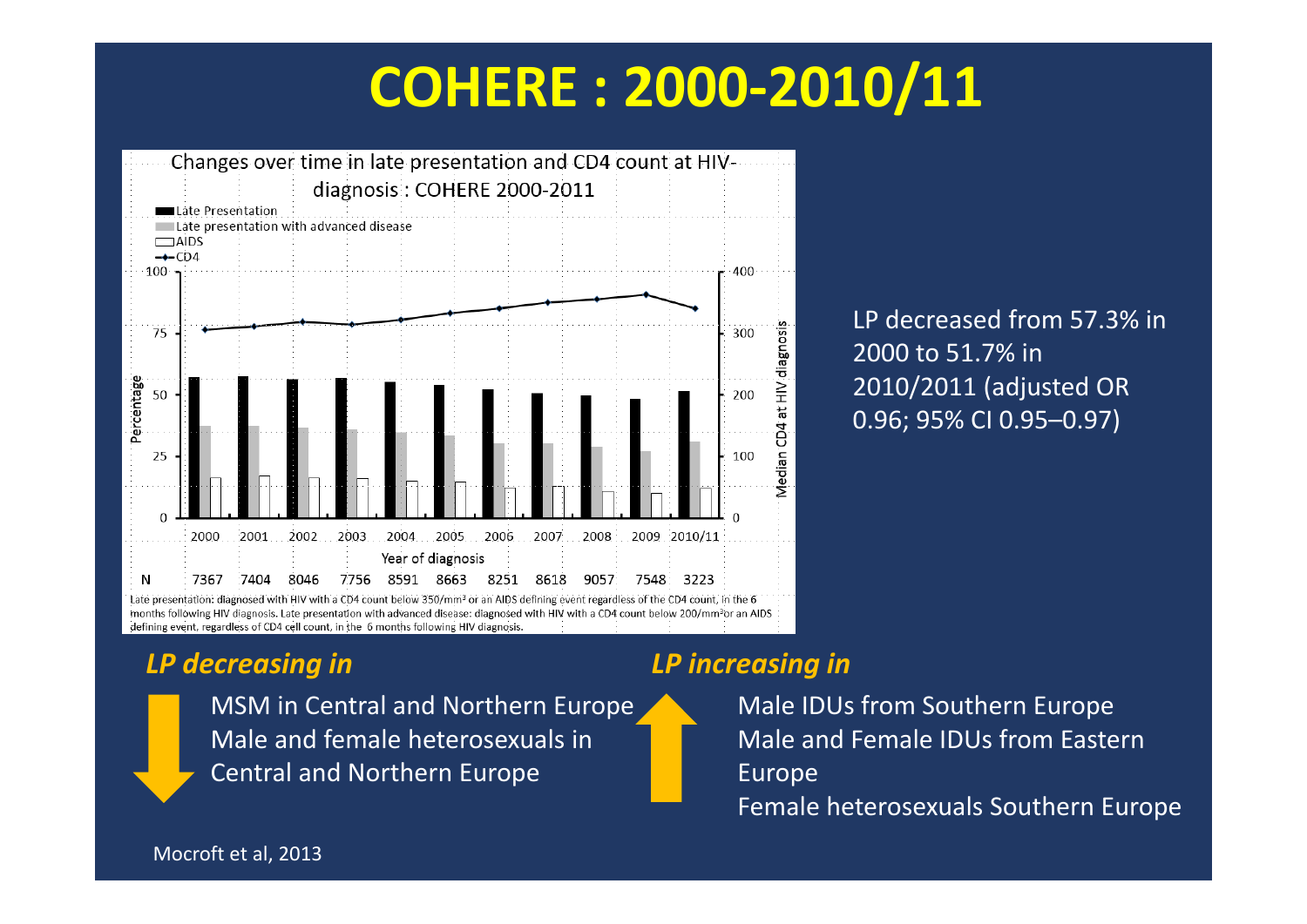# **COHERE : 2010‐2013**



47.5% were LP in 2010, compared to 48.7% in 2013 or later. After adjustment, the proportion of people with LP, advanced disease, very advanced disease, or AIDS did not change significantly over time (all p>0.05).

*LP decreasing in LP increasing in*

Northern Europe aOR 0.89 (0.85 – 0.94)

male and female IDUsaOR 1.16 (1.02 – 1.32)

Mocroft et al, 2015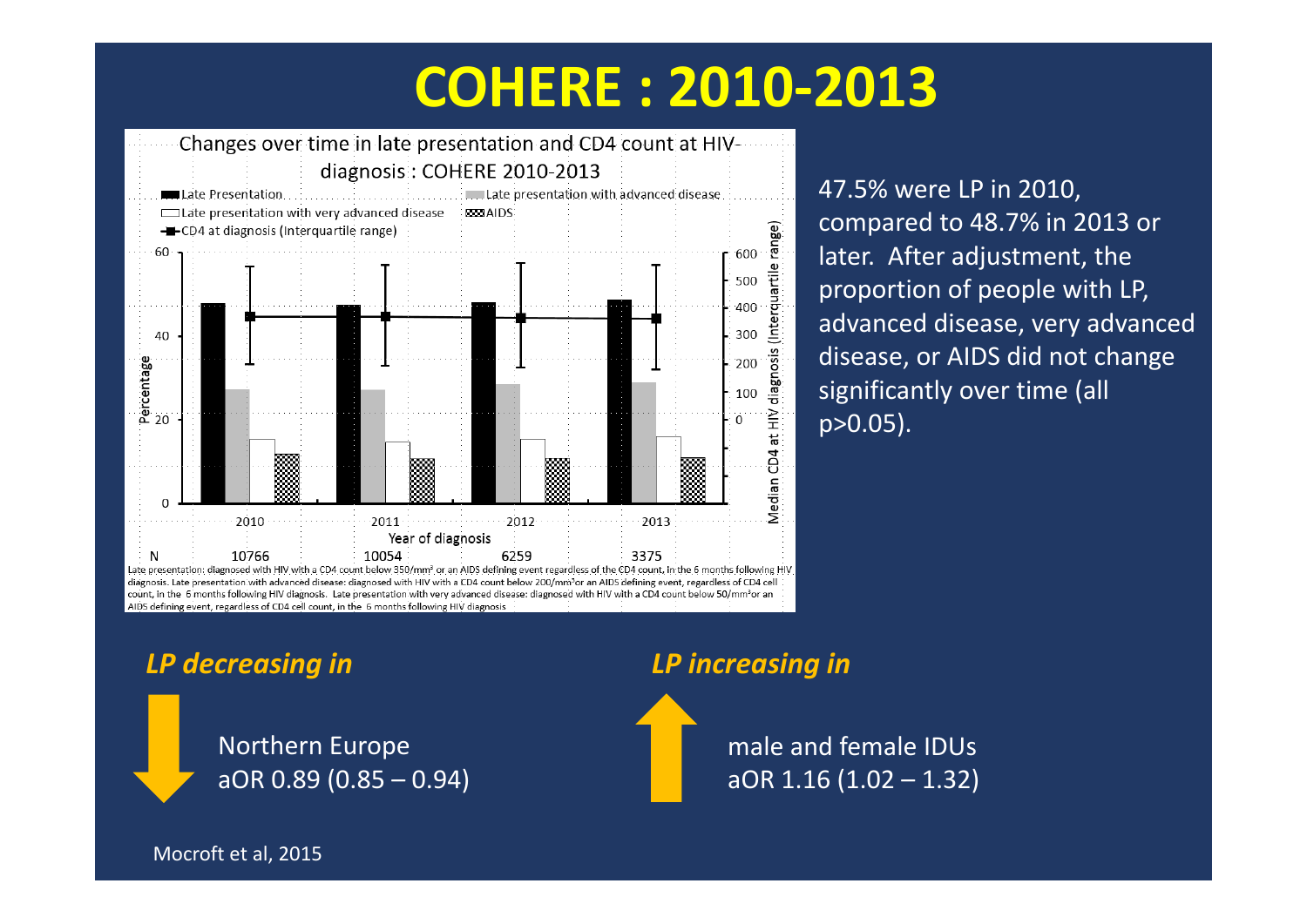## **Strengths and weaknesses of cohort approach**

- Access to data from large number of countries
- Data from countries without national registries
- Access to complete data on ART‐coverage
- Standardized data collection allows direct comparison between countries
- Possibility of comparing temporal trends
- Outcome data

### *Strengths Weaknesses*

- COHERE not necessarily representative of all HIV+ in the whole country
- Maybe more or less complete than surveillance data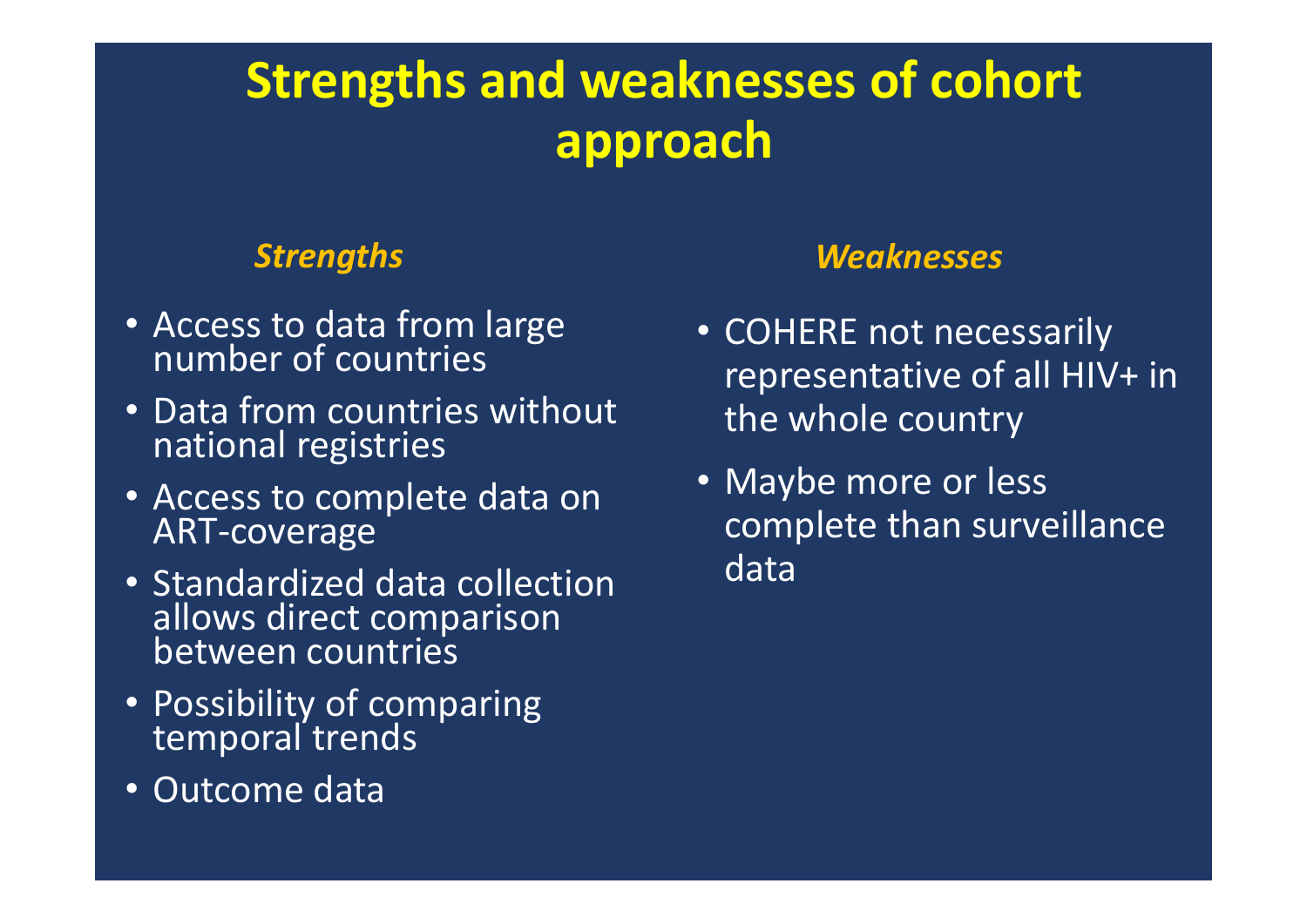# **Where are the gaps in knowledge?**

- Data from Eastern European countries poorly represented in Cohort studies or surveillance data
- Given the excess morbidity and mortality seen in LP, especially in the first 12 months following HIV diagnosis, the burden of clinical events potentially attributable to LP
- The representativeness of cohorts compared to surveillance data
	- Can be assessed using ECDC TESSy data as 'gold standard' representing number of persons diagnosed with HIV and using stabilised weights $^{\text{1}}$

<sup>1</sup>Vourli et al, The value of the weights are interpreted as the copies of himself/herself cohort participants should contribute to produce a population representative of the corresponding group of diagnosed individuals that have the same gender, mode of infection and age at diagnosis. A weight < 1 indicates that person is under represented in those cohort compared to TESSy data and >1 over represented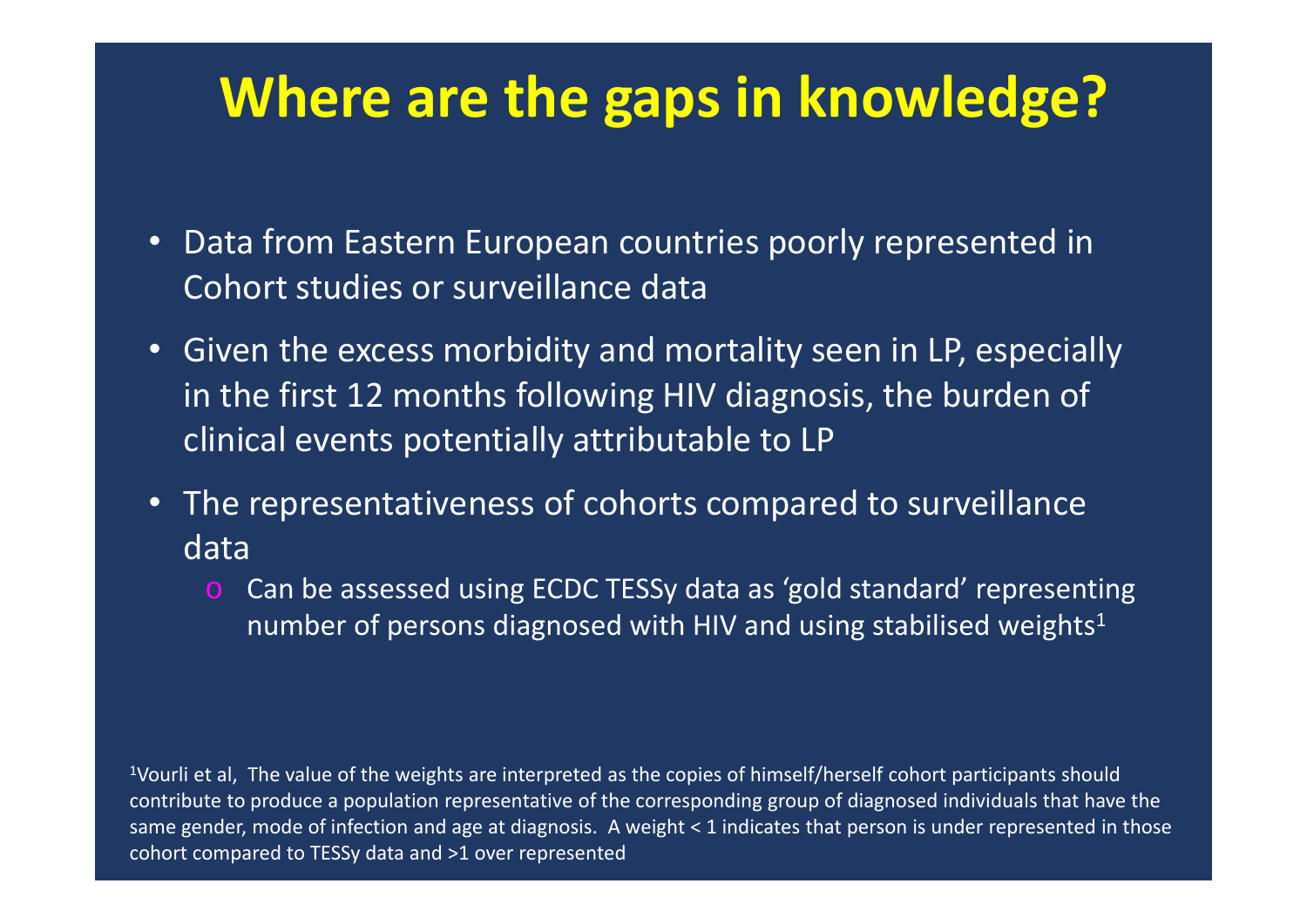# **Extending previous work of COHERE with additional EuroSIDA and TESSy data**

- • Data were combined from COHERE (2010‐2014) and Central Eastern/Eastern European countries from EuroSIDA $^{\rm 1}$  (2001-2014) with >  $\,$ 50 participants
- • Estimates of number of new HIV diagnoses 2010‐2014 from whole region were obtained from ECDC<sup>2</sup>
- • Observed rates of LP from cohort applied to the total population for each country<sup>3</sup> with 95% CI used to provide an upper/lower bound for LP
- The clinical event rate <sup>4</sup> in COHERE/EuroSIDA in the first 12 months after HIV diagnosis in each country was calculated for those with/without LP and applied to the country specific population diagnosed with HIV from ECDC to estimate number of deaths attributable to LP within each country

<sup>1</sup>where HIV-1 test was within 12 months of enrolment to EuroSIDA. <sup>2</sup> http://ecdc.europa.eu/en/healthtopics/aids/surveillancereports/Pages/surveillance-reports.aspx. <sup>3</sup>There was no evidence of a change over time in LP in either COHERE 2010-2014 or EuroSIDA 2001‐2014. 4New AIDS defining event occurring > 30 days after HIV diagnosis or death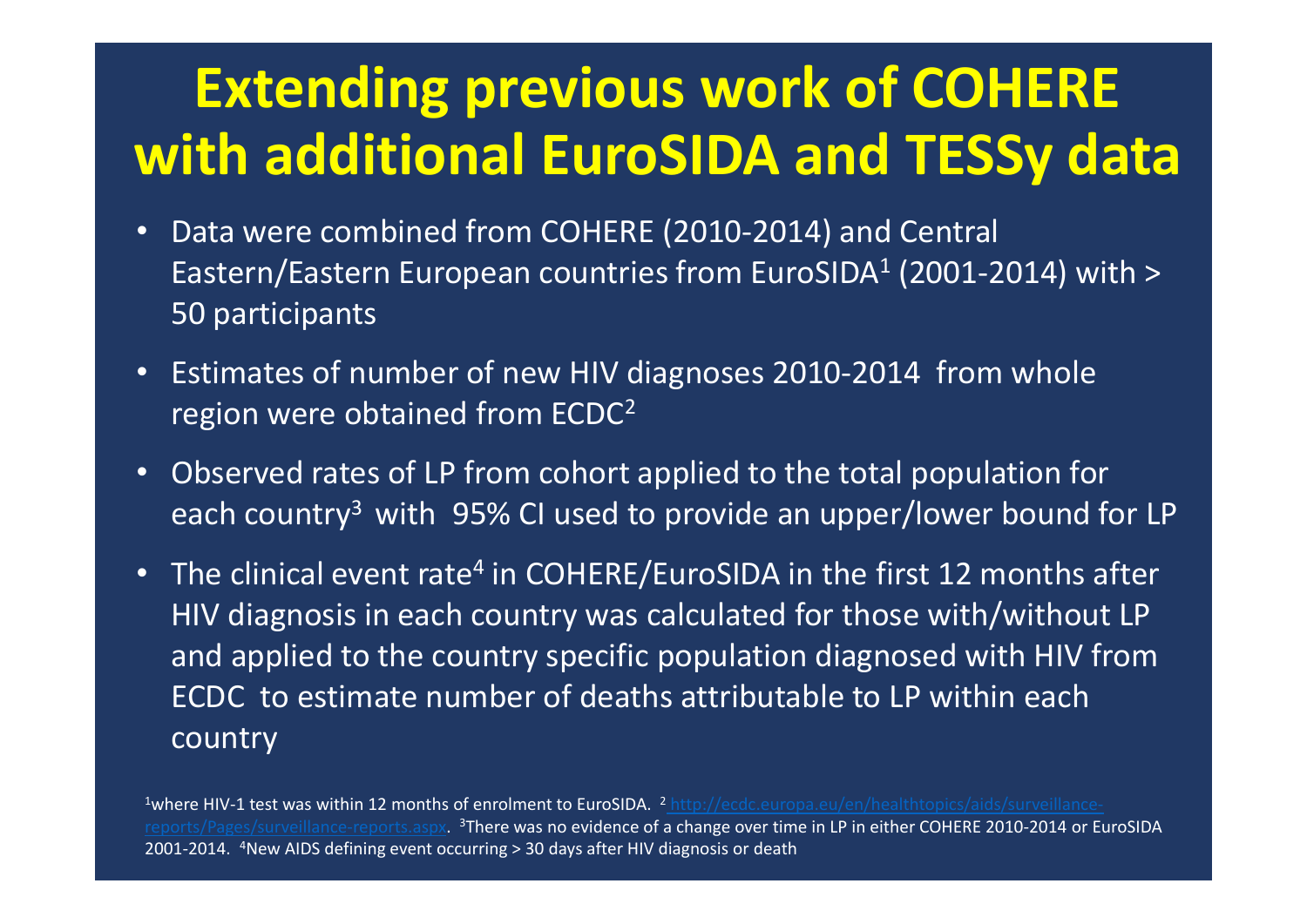# **Late presentation by country of care in COHERE / EuroSIDA**



Late presentation: diagnosed with HIV with a CD4 count below 350/mm<sup>3</sup> or an AIDS defining event regardless of the CD4 count, in the 6 months following HIV diagnosis. \* From EuroSIDA 2001‐2014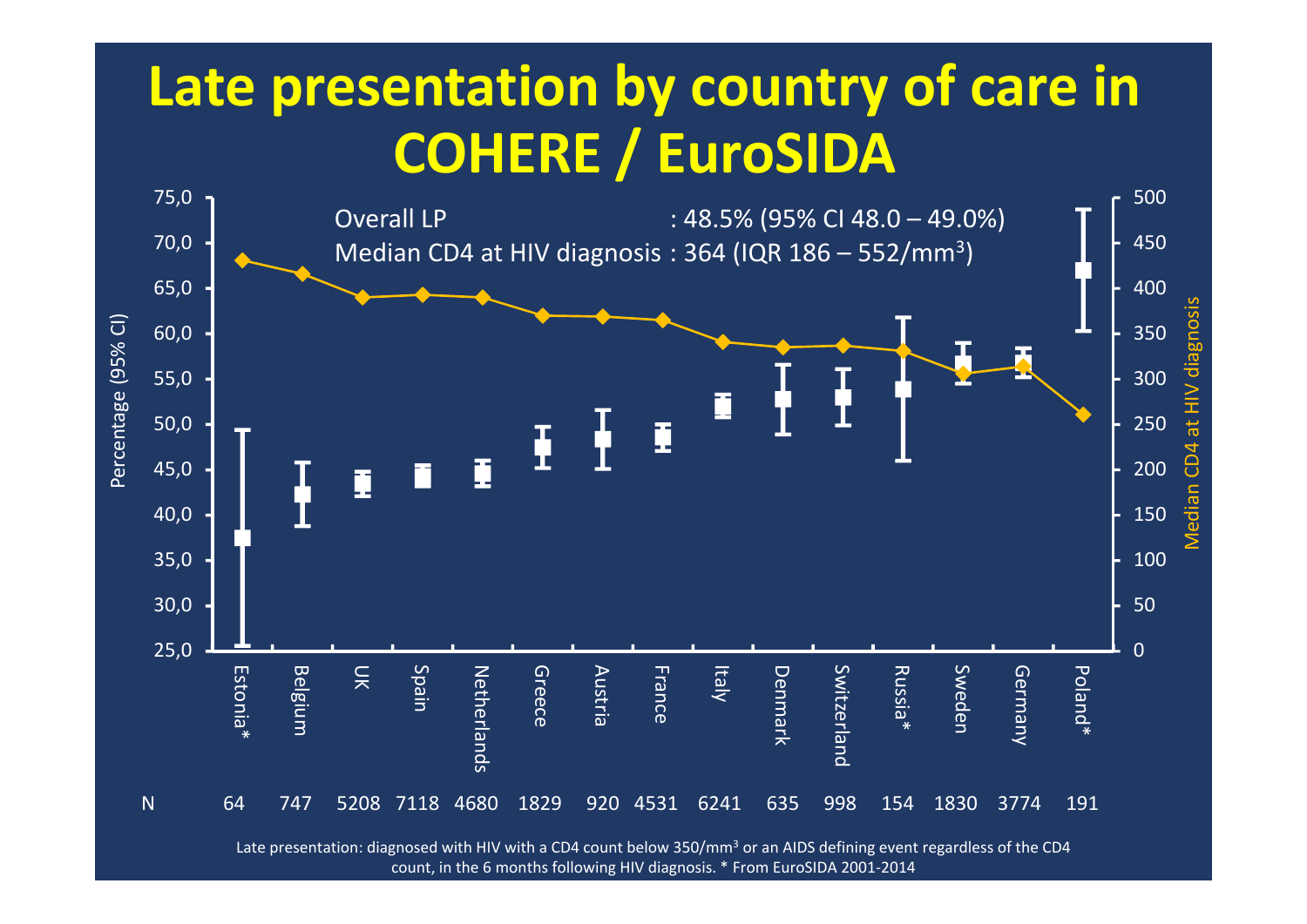# **Extending previous work of COHERE with additional EuroSIDA and TESSy data Extending to incorporate TESSy data**

- • Cohorts participating in COHERE or persons in EuroSIDA likely not generalisable to all those diagnosed with HIV
- • Use country specific estimates from the TESSy data (where available<sup>1</sup>) provided by the ECDC to weight estimates of LP and clinical event rates to better reflect the complete population with HIV in each country
- • Compared the proportion of our study population with key characteristics (gender, HIV exposure group, and age) to that reported to ECDC and assigned weights to either increase or decrease different demographic groups in our study 2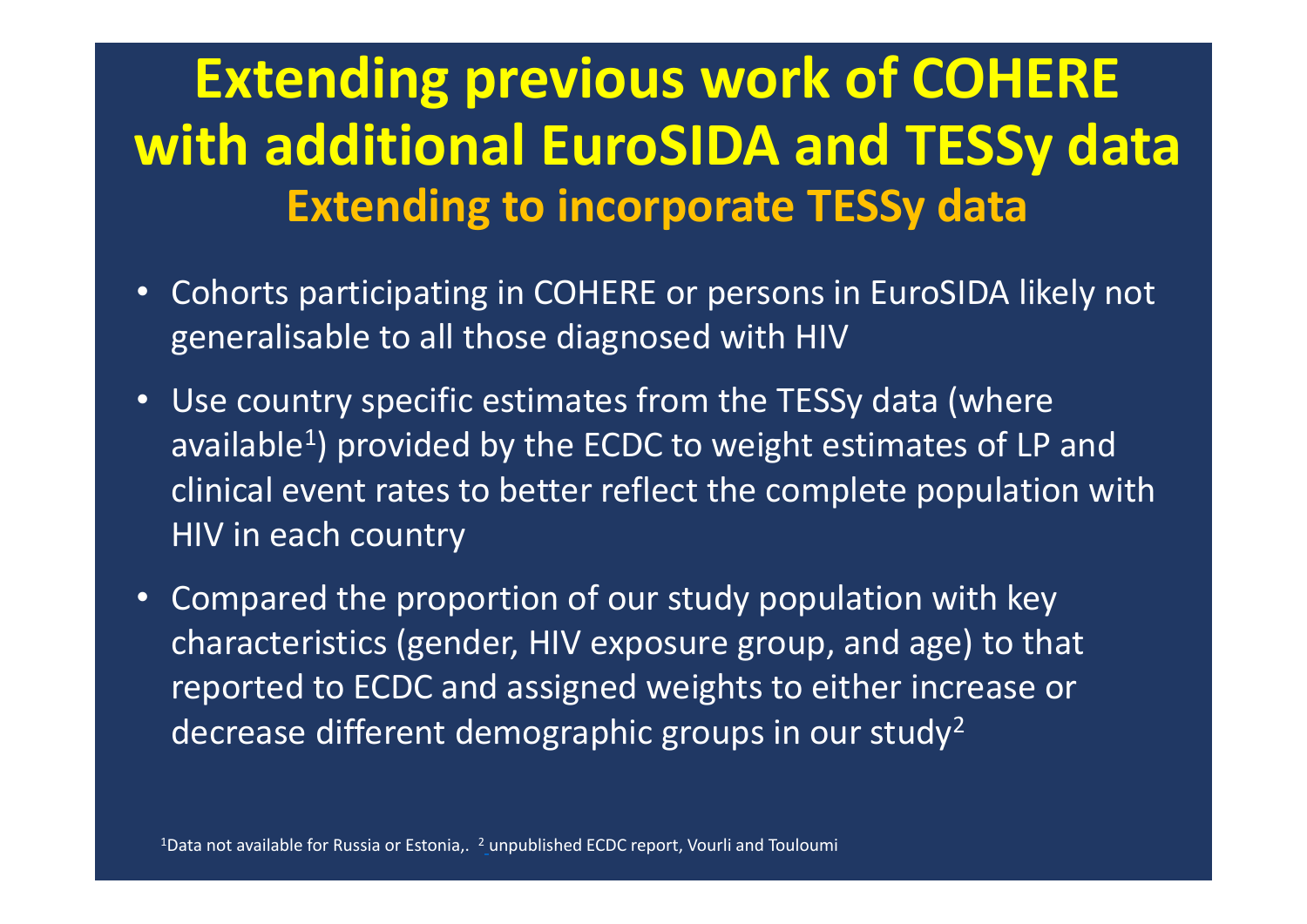# **Proportion of LP in COHERE/EuroSIDA and using ECDC as a reference population**

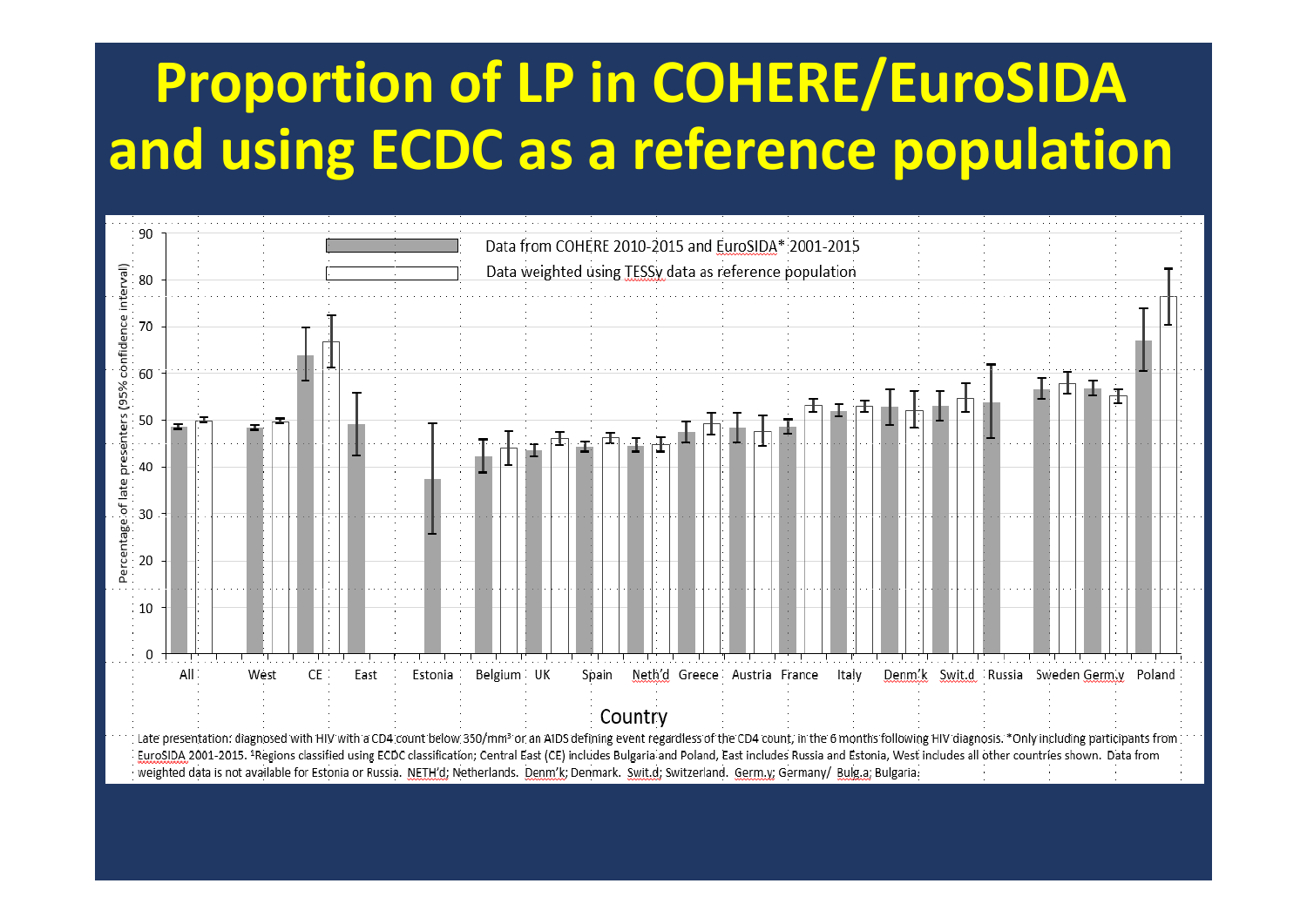## **Burden of LP and clinical events in the first 12 months after HIV diagnosis in Europe 2010‐2014**

|                                |                           | <b>West</b>           | <b>Central East</b> | <b>East</b>             |
|--------------------------------|---------------------------|-----------------------|---------------------|-------------------------|
| N HIV+ 2010-2014 <sup>1</sup>  |                           | 134250                | 18306               | 497603                  |
| LP; % (95% CI)                 | EuroSIDA/COHERE           | 48.4                  | 64.0                | 49.1                    |
|                                |                           | $(47.9 - 48.9)$       | $(58.4 - 69.7)$     | $(42.4 - 55.7)$         |
|                                | With TESSy weights        | 49.8                  | 66.7                | n/a                     |
|                                |                           | $(49.4 - 50.4)$       | $(61.2 - 72.3)$     |                         |
| <b>Estimated N LP</b>          | EuroSIDA/COHERE           | 64,941                | 11,721              | 244,236                 |
| (lower – upper bound)          |                           | $(64, 271 - 65, 611)$ | $(10,688 - 12,754)$ | $(211, 214 - 277, 259)$ |
|                                | <b>With TESSy weights</b> | 66,834                | 12,216              | n/a                     |
|                                |                           | $(66, 163 - 67, 504)$ | $(11,202 - 13,230)$ |                         |
| <b>Clinical event rate/100</b> | Non-LP                    | 0.43                  | 0                   | $\overline{0}$          |
| <b>PYFU in first 12 months</b> | (95% CI)                  | $(0.33 - 0.54)$       | $(0 - 3.73)$        | $(0 - 3.40)$            |
| following HIV diagnosis        | <b>LP</b>                 | 5.15                  | 6.38                | 3.89                    |
| In EuroSIDA/COHERE             | $(95% \text{ Cl})$        | $(4.79 - 5.52)$       | $(3.19 - 11.42)$    | $(1.06 - 9.96)$         |
| <b>Excess N events</b>         | EuroSIDA/COHERE           | 2,407                 | 710                 | 8,933                   |
| (lower – upper bound)          |                           |                       | $(355 - 1,038)$     | $(2,434 - 14,771)$      |
| With TESSy weights             |                           | 2,491                 | 740                 | n/a                     |
|                                |                           | $(2,352 - 2,630)$     | $(370 - 1,109)$     |                         |

Regions were classified using ECDC classification; Central East includes Bulgaria and Poland, East includes Russia and Estonia, West includes all other countries. 1From ECDC Surveillance data. n/a could not be estimated in Eastern Europe due to small numbers in COHERE/EuroSIDA and/or data not available in ECDC TESSy data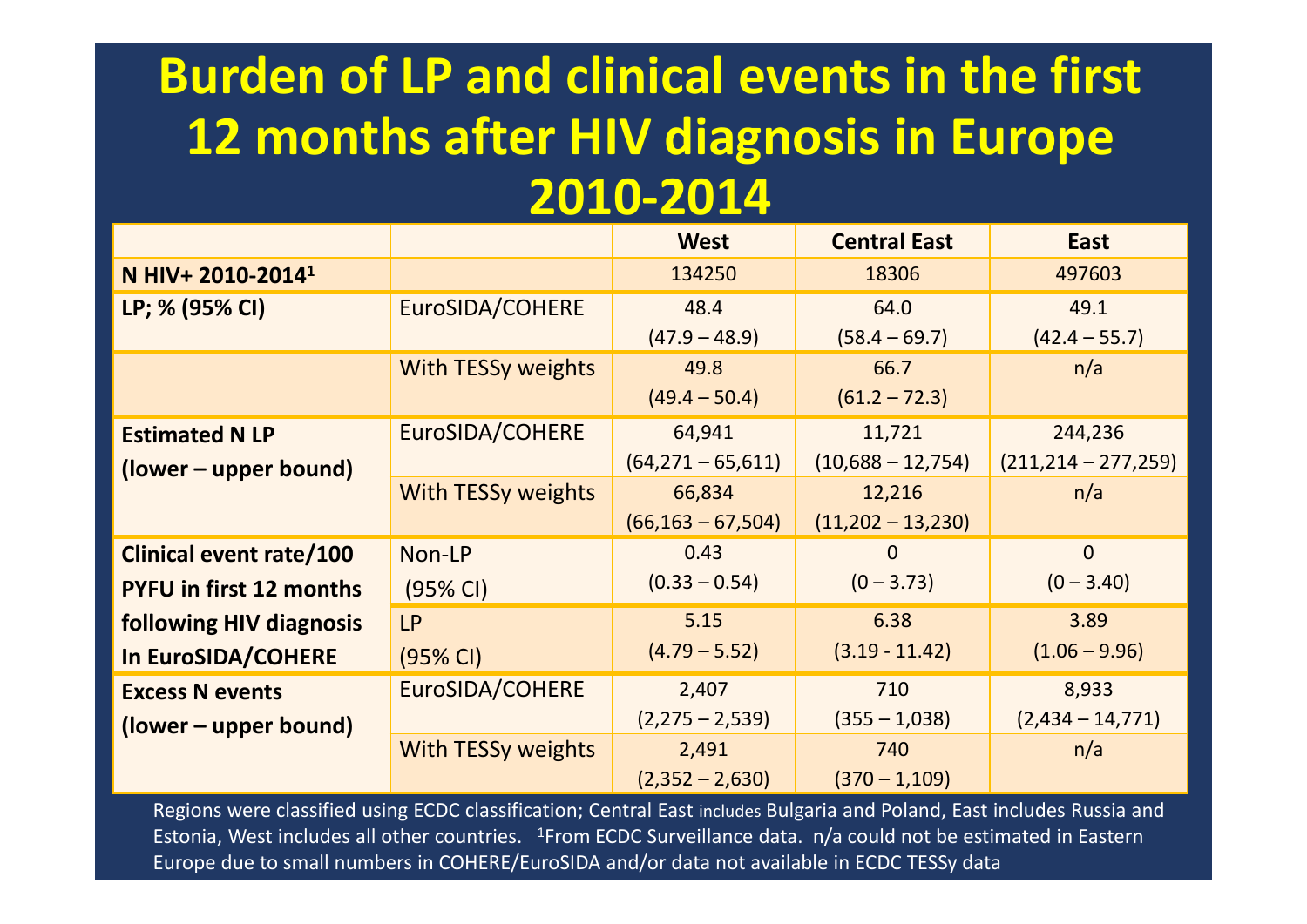## **Perspectives**

- Despite using 2 large cohorts, data only available for 3 countries from outside Western Europe
- Cohort data extrapolated to whole region
- Efforts to include more persons from Central Eastern or Eastern Europe important in both cohorts and surveillance data
- Remains important to explore data from the Eastern region of Europe, where the burden from HIV and late presentation is highest
- All estimates of LP and burden of clinical disease were increased after taking country representativeness into account
- First step to quantifying public health burden from LP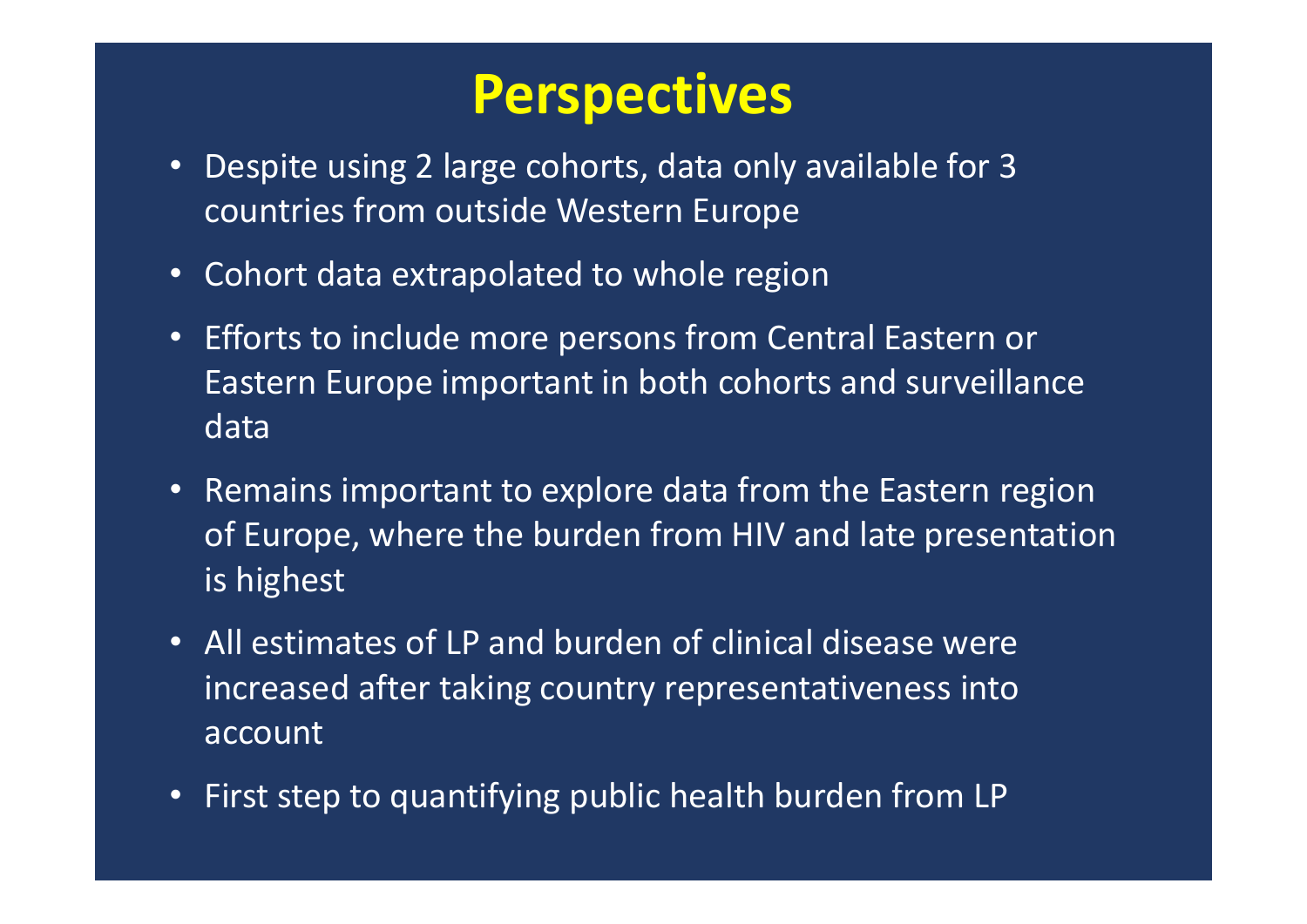# **How to get more people tested for HIV and into care, reducing LP? Essential priorities for action 1**



- • address low rates of HIV testing/high rates of LP in key populations
- increase uptake of HIV testing among key populations
- $\bullet$  Promote earlier diagnosis

<sup>1</sup>ECDC Special report. From Dublin to Rome: ten years of responding to HIV in Europe and Central Asia. Summary report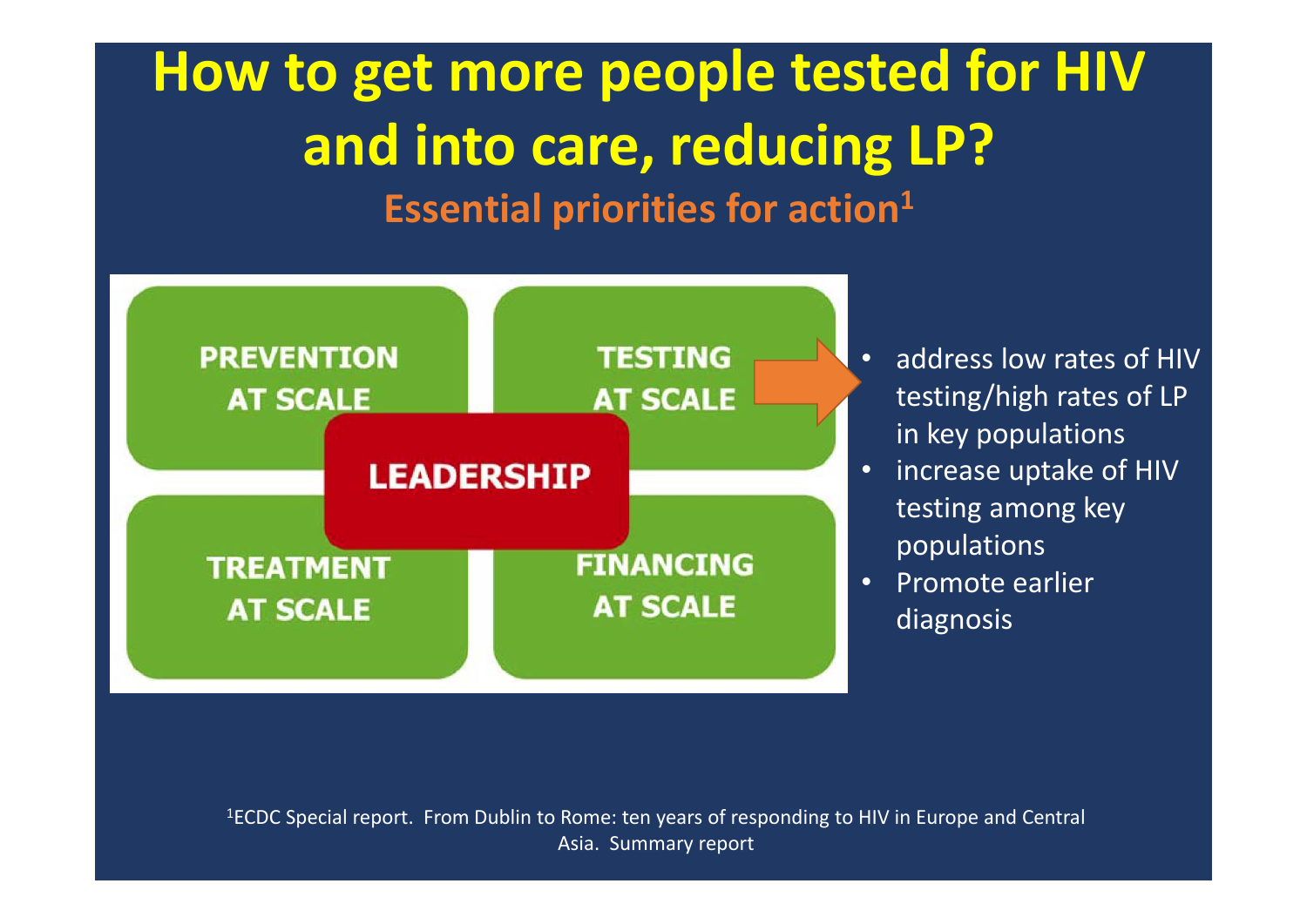# **How are we doing?**

### **Evaluation of impact of ECDC guidance on HIV testing 1**

- • ECDC 2010 HIV testing guidelines widely referenced and used to develop policies, guidelines and/or programmes/strategies in the EU/EEA
- • Guidelines have contributed to changes in HIV testing strategies across EU/EEA countries

#### •Reached a wider audience than intended and used for advocacy

Table 20. Topics to include in an updated ECDC testing guidance

| <b>Testing approaches</b>                                                                                             |  |  |  |
|-----------------------------------------------------------------------------------------------------------------------|--|--|--|
| New technologies and innovative testing approaches (e.g. IC guided testing, community testing, self-testing/sampling) |  |  |  |
| Diversification and complementarity of testing approaches                                                             |  |  |  |
| Economic appraisal elements                                                                                           |  |  |  |
| Testing approaches for high risk groups and other vulnerable groups (e.g. minorities, higher risk MSM, PrEP users)    |  |  |  |
| Diagnostic window and testing strategies                                                                              |  |  |  |
| Frequency of testing                                                                                                  |  |  |  |
| Comprehensive testing approaches (e.g. STI, HBV, HCV)                                                                 |  |  |  |
| Partner notification                                                                                                  |  |  |  |
| <b>Regulatory issues</b>                                                                                              |  |  |  |
| Testing among youth (under 18 years)                                                                                  |  |  |  |
| Confidentiality and anonymity of testing                                                                              |  |  |  |
| De-medicalisation of testing and task-shifting                                                                        |  |  |  |
| <b>Monitoring and evaluation</b>                                                                                      |  |  |  |
| Monitoring and evaluation of HIV testing interventions                                                                |  |  |  |
|                                                                                                                       |  |  |  |

Table from ECDC Technical Report. HIV testing in Europe. Evaluation of the impact of the ECDC guidance on HIV testing: increasing uptake and effectiveness in the European Union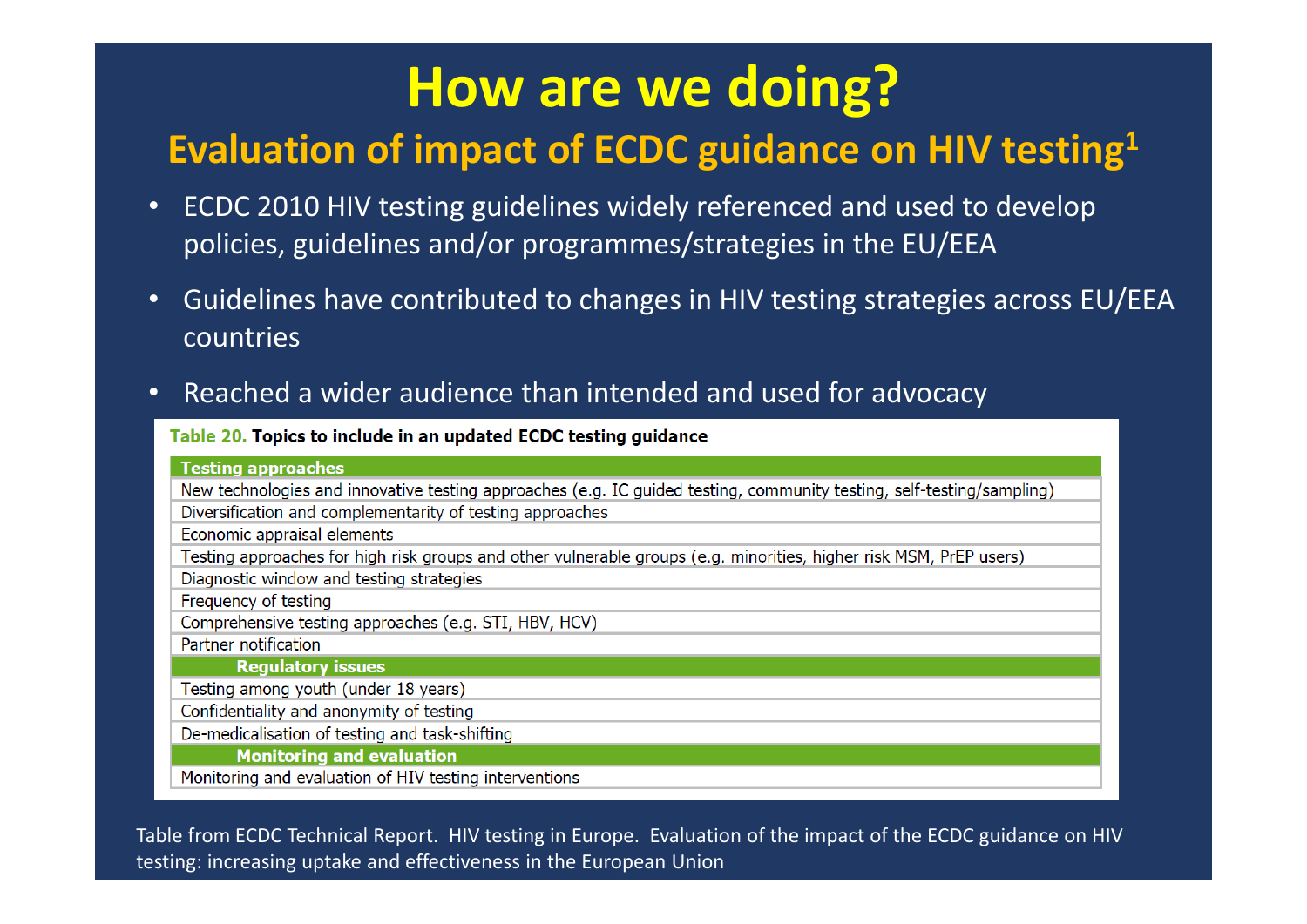# **Conclusions**

- • Remains a significant burden of LP across Europe, with an excess morbidity and mortality for the individual, as well as the risk of onward HIV transmission
- •Greatest burden in Eastern Europe
- • Substantial efforts from different stakeholders to increase testing (and reduce LP)
	- o Indicator disease guided testing
	- o More testing
	- o Increasing access to testing
	- o Community based approach to testing
	- o Targeted testing
- • Continued monitoring, more data, increased surveillance to determine best ways of increasing testing and how this translates, over time, to reducing LP